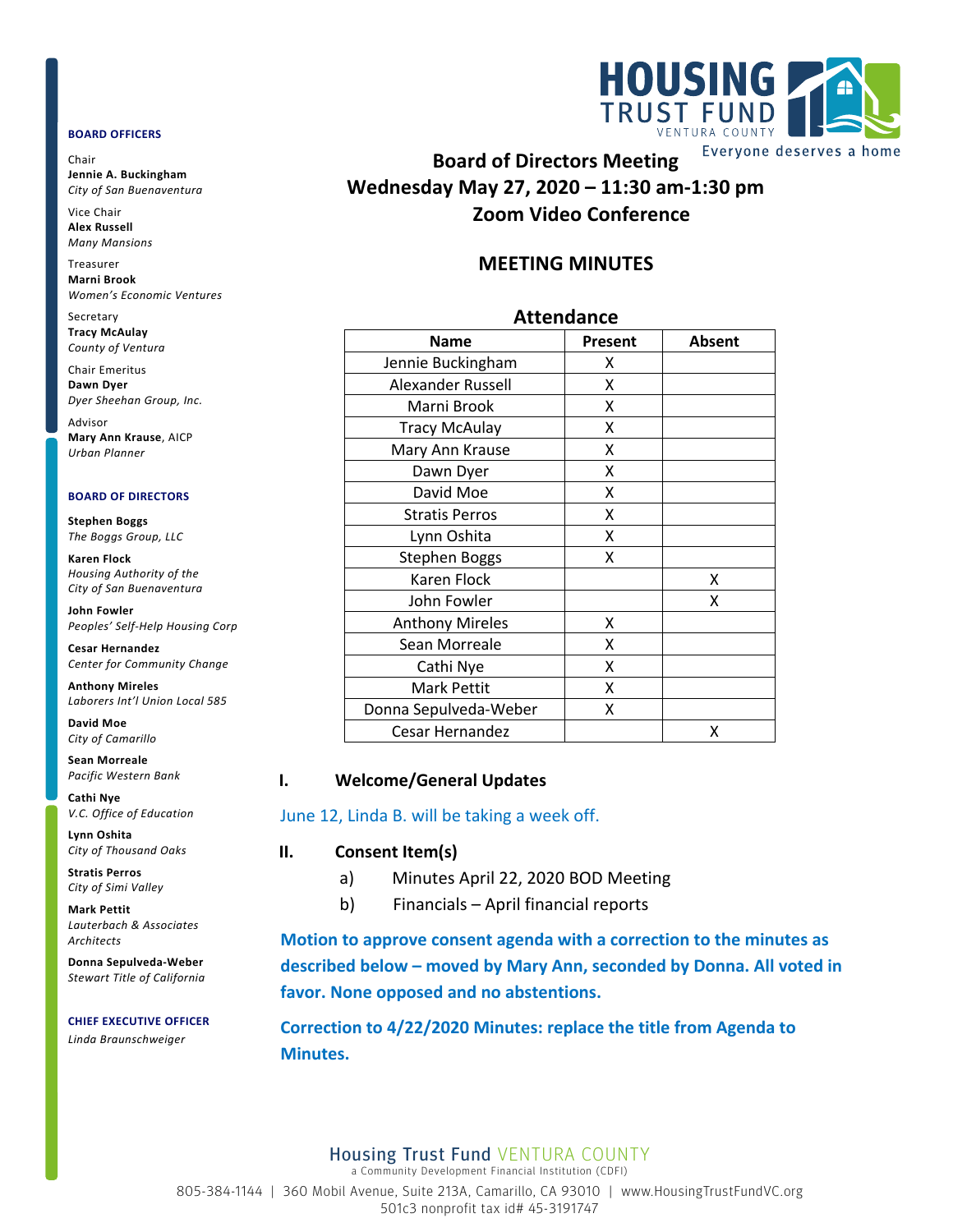

| III. | <b>Non-Consent Item(s)</b>                                                                                                                                                                                                                                                                                                                                                                                                                  |  |
|------|---------------------------------------------------------------------------------------------------------------------------------------------------------------------------------------------------------------------------------------------------------------------------------------------------------------------------------------------------------------------------------------------------------------------------------------------|--|
|      | <b>CEO Report</b><br>a)                                                                                                                                                                                                                                                                                                                                                                                                                     |  |
| IV.  |                                                                                                                                                                                                                                                                                                                                                                                                                                             |  |
| V.   | <b>Capital Magnet Fund NOFA</b>                                                                                                                                                                                                                                                                                                                                                                                                             |  |
|      | Motion to apply for \$1M CMF Grant<br>a)                                                                                                                                                                                                                                                                                                                                                                                                    |  |
| VI.  | Grant program available from the Dept of Treasury. Funds directed to<br>specific loans, we would need to leverage \$10 to \$1 in the development<br>project. Staff recommends that we hire a consultant with a history with<br>the CDFI fund to review and help poise our application for funding.<br>Anticipated application due towards end of August and awards early in<br>2021. Consultant recommending that we apply for \$1 million. |  |
|      | Staff recommending approving an application up to \$1 m under the<br><b>Capital Magnet Fund NOFA.</b>                                                                                                                                                                                                                                                                                                                                       |  |
|      | Consultant fee is \$8,500, not in current budget.                                                                                                                                                                                                                                                                                                                                                                                           |  |
|      | Motion to submit an application up to a \$1 million grant under the<br>Capital Magnet Fund NOFA and to approve up to \$8,500 to hire a<br>consultant to assist with this application moved by Tony, seconded by<br>Mary Ann. All in favor. No abstentions and none opposed.                                                                                                                                                                 |  |
| VII. | <b>Federal Home Loan Bank AHEAD Grant</b><br>Motion to apply for \$30,000 Grant for "Creation of<br>a)<br>Housing Land Trust Ventura County" capacity building                                                                                                                                                                                                                                                                              |  |
|      | HTF VC Previously received a FHLB AHEAD grant. Current<br>applications are due June 2 <sup>nd</sup> . Montecito Bank has agreed to<br>sponsor the application. Request would be for operating funds<br>and consultant fees as well as expenses incurred by law firm in<br>setting up our community land trust. Uncertain if this grant<br>would require repayment if the land trust doesn't move forward.                                   |  |
|      | Motion to apply for a \$30,000 grant for to support the the<br><b>Housing Land Trust Ventura County moved by Marnie, Sean</b><br>seconded. No abstentions and none opposed.                                                                                                                                                                                                                                                                 |  |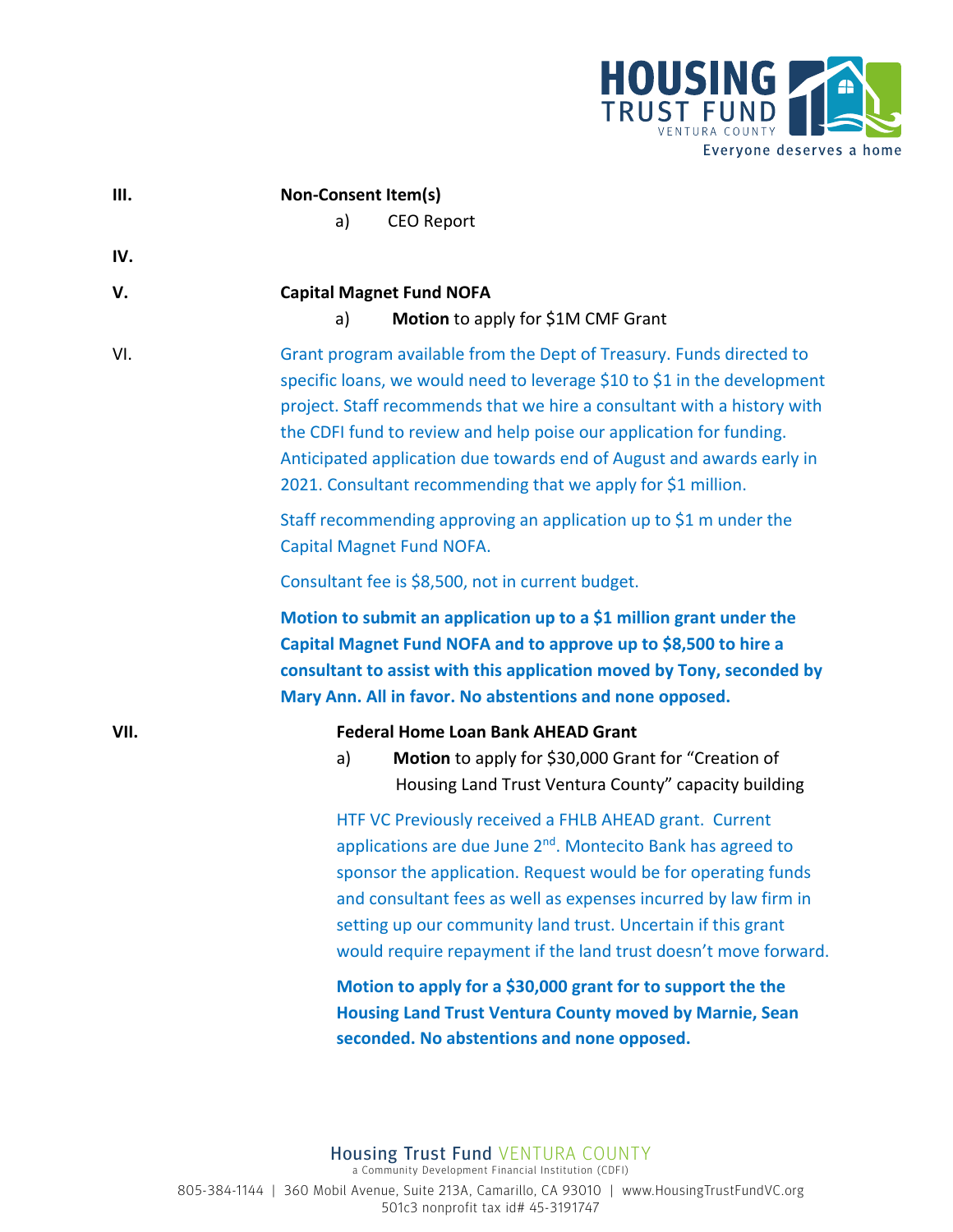

### VIII. **Everyone Deserves A Home – Compassion Campaign**

a) Fund raising & sponsorships

b) Video & Facebook Live June 1-5

Content replicated as closely as possible on the HTF website. Facebook, Twitter, Instagram and Linkedin. Please, engage with posts. Share when you can. Facebook likes and followers increase 17-20%. Balancing funding ask with compassion during difficult times.

Celebrity recordings are pre-recorded.

Schedule to be released tomorrow.

## IX. **Prop. 1 Match Update**

# a) Final Regulations, Issues of Concern, Advocacy

Guidelines as written favor slanted city and county trust funds. There is still some uncertainty on what can and cannot be counted towards match. Additionally, HCD is capping interest rates at 4% and loan fees at 1%. We typically charge a 1% fee plus underwriting and other fees. One time donations are acceptable, HCD verbally stated on a call yesterday but no confirmation of this has been provided in writing yet.

Dawn provided an update on her outreach efforts to local elected representatives and the primary concerns with the 2020 LHTF Guidelines.

- b) NOFA Due August 3
- c) Discuss way to increase matching funds

The HTF VC is close to realizing the \$5 million cap under this NOFA with some assumptions due to unclear guidelines and lack of written follow up on verbal statements from HCD. We could increase the amount of loans to increase match. City of TO/County PLHA recs posted tomorrow and are matchable.

Whatever we say we match, we have to have it in cash at time of application but we also have to have funding to put into the bank at the time the match is realized.

# **X. Loan Requests**

- a)Many Mansions Meta St., Oxnard Underwriting
- b)Potential projects Cypress & Homeless Shelter, Oxnard
- c) Project Room Key hotel purchases, long term funding

For future LHTF NOFAs, we need to loan out t at least 40% of funds to apply in subsequent NOFAs.